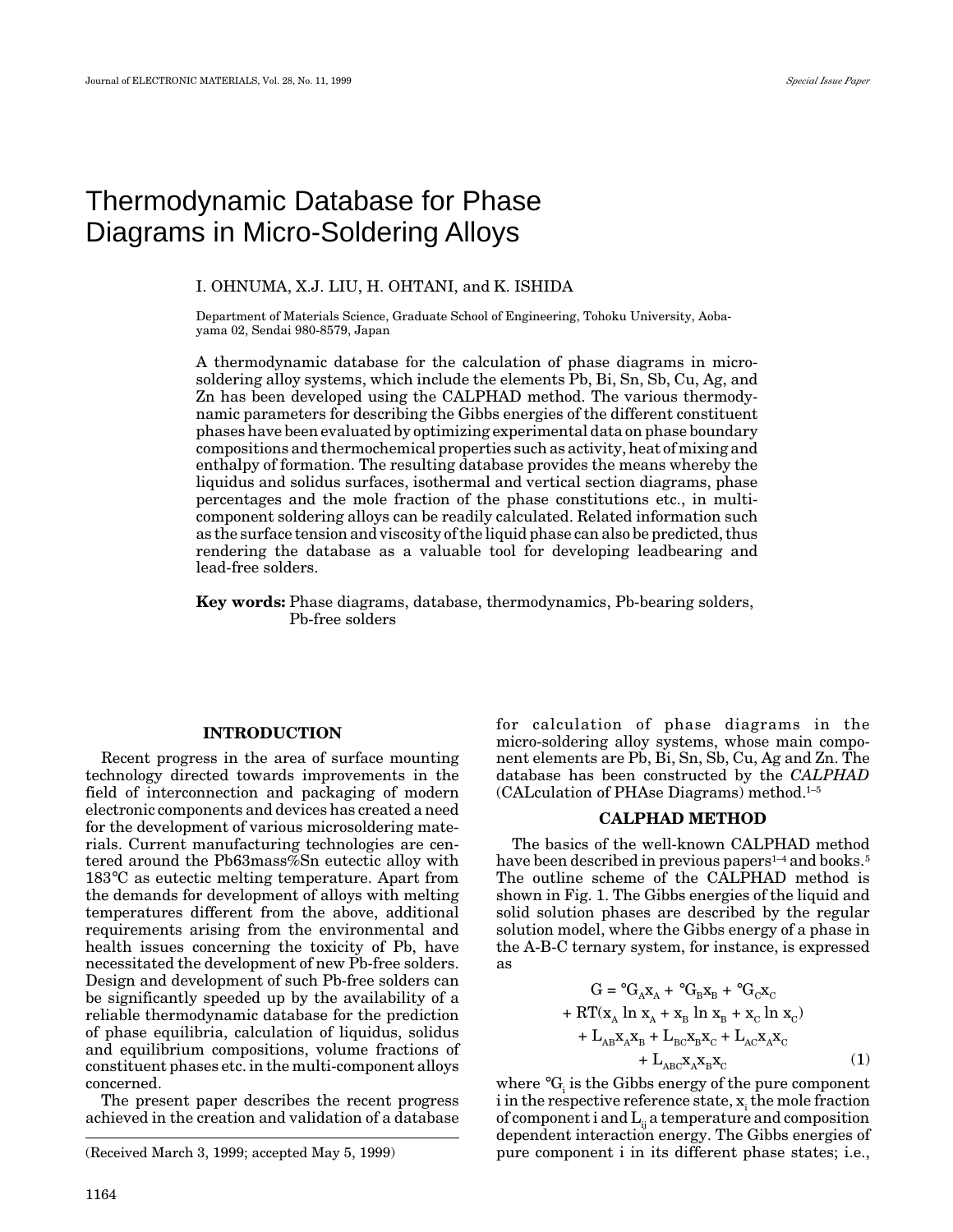

Fig. 1. Scheme of CALPHAD method.

lattice stability parameters for i, are taken from the *SUITE* (Scientific Group Thermodata Europe)<sup>6</sup> database. The Gibbs energies of intermetallic phases with some solubility range such as the  $\beta$  (SnSb) and the  $\gamma$  $(Ag<sub>5</sub>Zn<sub>s</sub>)$  phases are described by the sublattice model.<sup>7</sup> According to this model, the β(SnSb) phase, for example, is divided into two sublattices, I and II, where the sublattice I is occupied predominantly by Sb atoms and the sublattice II predominantly by Sn atoms; i.e.,  $({\rm Sb,Sn})^{\rm I}({\rm Sn, Sb})^{\rm II}$ . The Gibbs energy of the β phase is expressed by

$$
G = {}^{c}G_{\text{Sb:Sh}}^{β}y_{sb}^{I}y_{sb}^{II} + {}^{c}G_{\text{Sn:Sn}}^{β}y_{sh}^{I}y_{sh}^{II} + {}^{c}G_{\text{Sb:Sn}}^{β}y_{sb}^{I}y_{h}^{II} + {}^{c}G_{\text{Sn:Sh}}^{β}y_{sb}^{I}y_{sb}^{II} + RT(y_{sb}^{I} \ln y_{sb}^{I} + y_{sh}^{I} \ln y_{sh}^{I}) + y_{sb}^{II} \ln y_{sb}^{II} + y_{sh}^{II} \ln y_{sh}^{II}) + G^{ex}
$$
(2)

where  $\mathcal{P}_{\text{G}_{ij}}$  is the Gibbs energy of the hypothetical  $\beta$ phase in which all the sites in sublattice I are occupied by the element i and all the sites of sublattice II are occupied by the element j. The site fraction of elements in each sublattice is denoted by  $y_i$ .  $G<sup>ex</sup>$  is the excess energy term, described by an equation similar to Eq. 1, consisting of appropriate interaction energy parameter terms. The quantity  $G<sup>ex</sup>$  in some phases, however, where the homogeneity range is rather limited can be taken to be equal to zero.

The phase equilibria at high pressures can also be calculated in some alloy systems. The Gibbs energy change of element i at pressure P is given by

$$
\Delta G_i^{\phi_1 \to \phi_2}(\mathbf{x}, \mathbf{T}, \mathbf{P}) = \Delta G_i^{\phi_1 \to \phi_2}(\mathbf{x}, \mathbf{T}) + \left(\mathbf{P} - \mathbf{P}_0\right) \Delta V_i^{\phi_1 \to \phi_2} \tag{3}
$$

where  $\Delta G_i^{\phi_1 \to \phi_2} (x, T)$  is the Gibbs energy difference between  $\phi_1$  and  $\phi_2$  phases,  $\Delta V_i^{\phi_1 \to \phi_2}$  the difference in molar volume of the element i between  $\phi_1$  and  $\phi_2$ phases, and  $P_0$  the atmospheric pressure.

The required interaction energy parameters for

| <b>Table I. Thermodynamic Assessments</b><br>of Ternary Systems                                                                                                                         |                                                                                                          |                                                                                                                                                                              |                                                                                                           |
|-----------------------------------------------------------------------------------------------------------------------------------------------------------------------------------------|----------------------------------------------------------------------------------------------------------|------------------------------------------------------------------------------------------------------------------------------------------------------------------------------|-----------------------------------------------------------------------------------------------------------|
| System                                                                                                                                                                                  | <b>Experimental</b><br><b>Information</b>                                                                | System                                                                                                                                                                       | <b>Experimental</b><br>Information                                                                        |
| Ag-Bi-Cu<br>$Ag-Bi-Pb$<br>$Ag-Bi-Sb$<br>Ag-Bi-Sn<br>Ag-Bi-Zn<br>$Ag-Cu-Pb$<br>$Ag-Cu-Sb$<br>$Ag-Cu-Sn$<br>Ag-Cu-Zn<br>$Ag-Pb-Sb$<br>$Ag$ -{b-Sn<br>$Ag-Pb-Zn$<br>$Ag-Sb-Sn$<br>Ag-Sb-Zn | none<br>few<br>none<br>many<br>few<br>many<br>few<br>many<br>many<br>many<br>many<br>many<br>few<br>none | Bi-Cu-Zn<br>Bi-Pb-Sb<br>Bi-Pb-Sn<br>Bi-Pb-Zn<br>Bi-Sb-Sn<br>Bi-Sb-Zn<br>Bi-Sn-Zn<br>$Cu-Pb-Sb$<br>$Cu-Pb-Sn$<br>$Cu-Pb-Zn$<br>$Cu-Sb-Sn$<br>Cu-Sb-Zn<br>Cu-Sn-Zn<br>Pb-Sb-Sn | many<br>many<br>many<br>many<br>many<br>few<br>many<br>few<br>none<br>many<br>many<br>few<br>many<br>many |
| $Ag-Sn-Zn$<br>Bi-Cu-Pb<br>Bi-Cu-Sb<br>Bi-Cu-Sn                                                                                                                                          | many<br>few<br>few<br>none                                                                               | $Pb-Sb-Zn$<br>$Pb-Sn-Zn$<br>$Sb-Sn-Zn$<br>Bi-In-Sn<br>In-Sb-Sn                                                                                                               | many<br>few<br>few<br>many<br>many                                                                        |

inputting into the Gibbs energy expressions are evaluated by optimizing experimental data on phase boundary compositions and thermochemical properties such as activity, heat of mixing and enthalpy of formation as shown in Fig. 1.

#### **THERMODYNAMIC DATABASE**

The present thermodynamic database developed for micro-soldering alloy systems contains the relevant thermodynamic parameters for calculating the phase equilibria in unary, binary and ternary alloy systems consisting of seven elements Pb, Bi, Sn, Sb,



Fig. 2. Contents of thermodynamic database for micro-soldering alloys.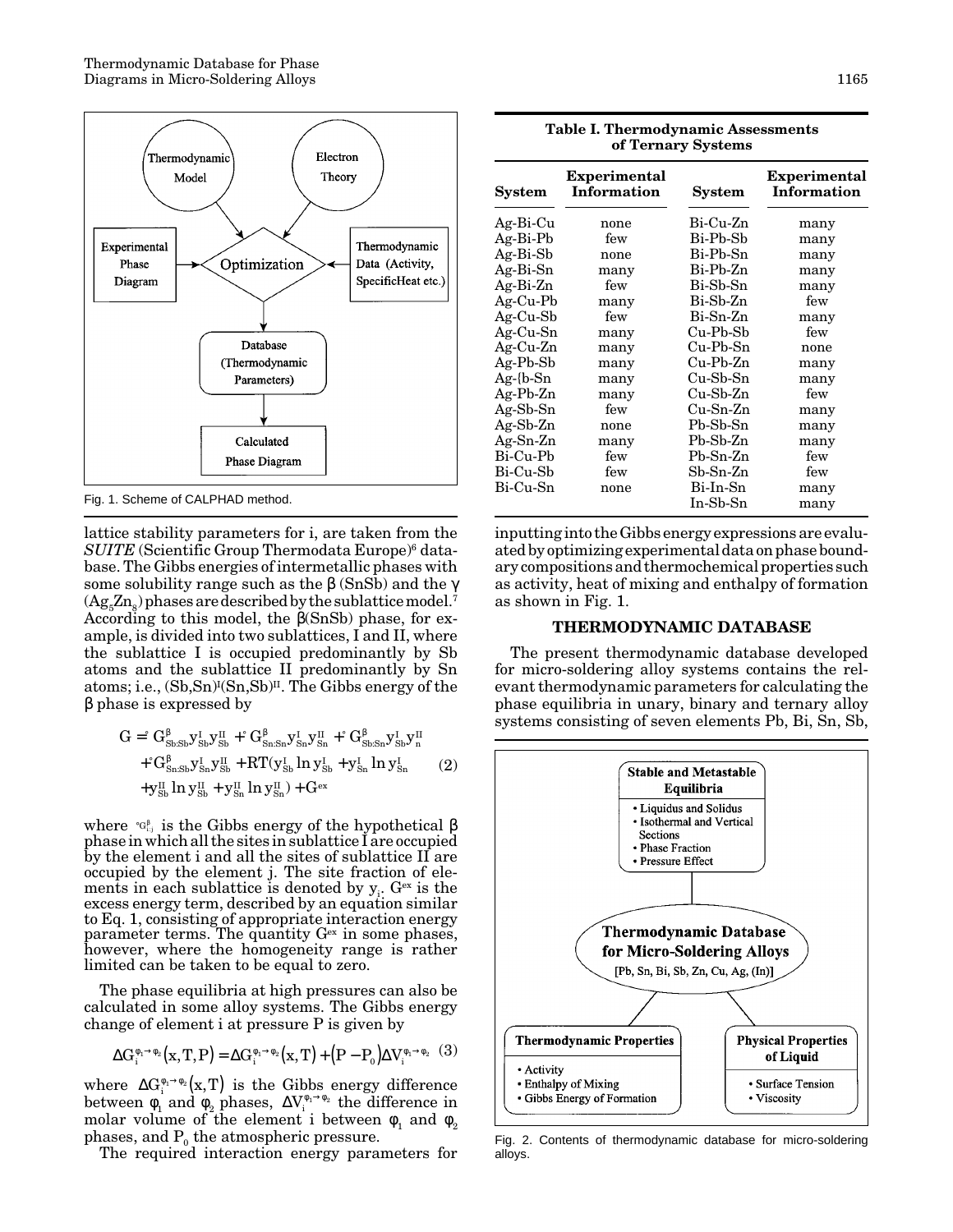

Fig. 3. Calculated (a) stable phase diagram; and (b) metastable liquid/(Pb) phase equilibria in the Pb-Sn binary system.

Cu, Ag and Zn. Thermodynamic assessments of some alloy systems containing In are also included in the database. For some important alloy systems for which there was little or no experimental phase boundary data, experimental work for the determination of phase equilibria such as liquidus, solidus, isothermal and vertical sections, etc. was carried out by DSC (differential scanning calorimetry), x-ray diffraction and EDS (energy dispersion x-ray spectroscopy) measurements. Since many of the previous references on the experimental determinations of phase diagrams in micro-soldering alloy systems were for work before the 1950s, additional experimental work was undertaken in several alloy systems to check the reliability of the experimental phase equilibria reported in these

earlier references. This reconfirmation of the agreement between the calculated and the observed phase equilibria was required to obtain a better estimation of the thermodynamic parameters. Table I shows the ternary alloy systems that were thermodynamically assessed in the present work. The evaluated thermodynamic parameters have been arranged within the framework of the *Thermo-Calc* software, which was originally developed by Sundman et al.8

This thermodynamic database can be used to obtain information relating to the following: stable and metastable phase equilibria, the position of the  $T_0$ line, volume fractions of the phase constituents under specified conditions, values of various thermodynamic quantities such as activity, mixing enthalpy, Gibbs



Fig. 4. (a) Pb-Sn binary phase diagram at 2.5 GPa; and (b) effect of pressure on phase boundaries at 85.5 at.% Sn.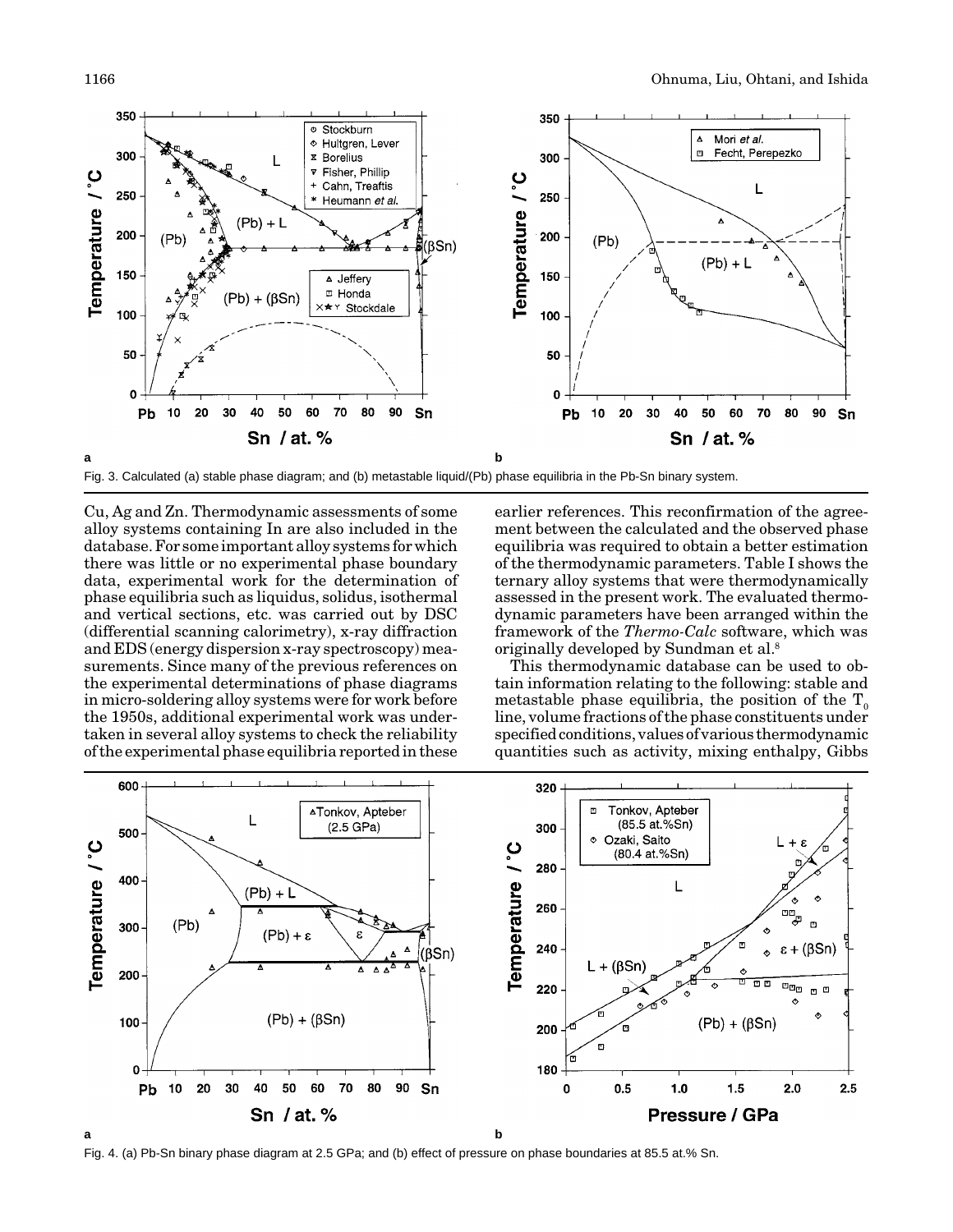

Fig. 5. Vertical section diagrams of the Pb-Sn-Sb system at (a) 10 at.% Sn; and (b) 30 at.% Pb.

energy of formation, driving forces for phase transformation etc., as illustrated in Fig. 2. In addition, physical properties such as surface tension and viscosity in the liquid state, which are very relevant to soldering, can also be calculated from the database. Tanaka and Hara9 have examined the prediction of surface tension and viscosity in liquid alloys by a number of authors. Tanaka and Iida<sup>10</sup> have developed a successful formalism based on the Butler's theory<sup>11</sup> for calculating the surface tension, while Seetharaman and Sichen<sup>12</sup> have shown that viscosity can be estimated using their recent model. Both models are based on the correct estimation of the Gibbs energy of the liquid phase.

# **EXAMPLES OF CALCULATION**

#### **Pb-Bearing Solders**

The Pb-Sn base alloys are extensively used in soldering, because of their low cost, good mechanical properties, wettability, deformability, etc. The stable and metastable phase equilibria in a Pb-Sn binary alloy are shown in Fig.  $3^{13}$  The formation of the metastable two-phase separation in the fcc phase can be forecast by observing the shape of this phase boundary. Actually, a miscibility gap is predicted to exist as shown by the chain line in Fig. 3. Figure 4 shows the phase equilibria at high pressures, where the appearance of a stable area for the high-pressure ε phase is



Fig. 6. Calculated liquidus surface in the (a) Pb-Bi-Sn; and (b) Pb-Bi-Sb systems.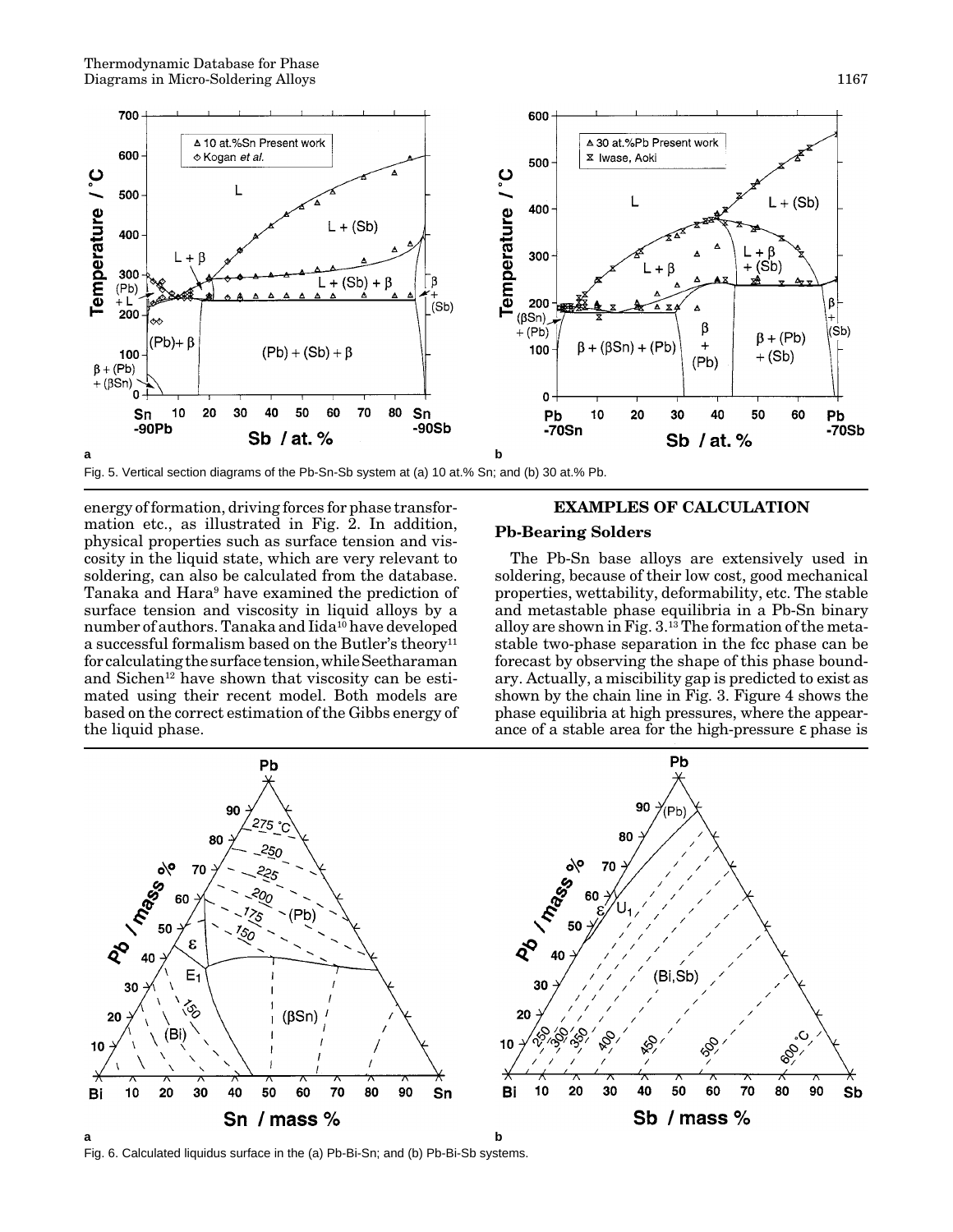

Fig. 7. (a) Calculated vertical section diagram of the Pb-Sn-20mass%Bi-10mass%Sb alloy; and (b) effect of Sb addition on the Pb-Bi-Sn liquidus projection.



shown in the composition range of  $70 \sim 80$  at.% Sn.

Antimony is an important additive for Pb-Sn solders which prevents embrittlement caused by the low temperature transformation of Sn. Figure 5 shows the calculated vertical section diagrams for the Pb-Sn-Sb system, superimposed with experimental data to confirm the validity of the calculation.13 The agreement between the calculated and observed transitions is quite satisfactory. The other important ternary Pb-base soldering alloys belong to the Pb-Bi-Sn and Pb-Bi-Sb systems, whose liquidus surfaces are shown in Fig. 6. The eutectic point of the Pb-Bi-Sn system at  $92^{\circ}$ C is denoted by E<sub>1</sub> in Fig. 6a. This alloy system is classified as a soft solder in practical applications.

The thermodynamic assessments of the Pb-Sn-Sb, Pb-Bi-Sn, Pb-Bi-Sb, and Sn-Bi-Sb ternary systems enable the calculation of phase equilibria in the Pb-Sn-Bi-Sb quaternary system. Since there is very little phase diagram information for this system, the phase boundaries were experimentally determined by DSC measurements. Figure 7a shows the comparison between the calculated and the observed phase equilibria in a vertical section of Pb-Sn-20mass%Bi-10mass%Sb alloy. The calculations are based only on the thermodynamic parameters of the four component ternary systems without inclusion of an additional quaternary interaction parameter. The fact that a very good agreement between experiments and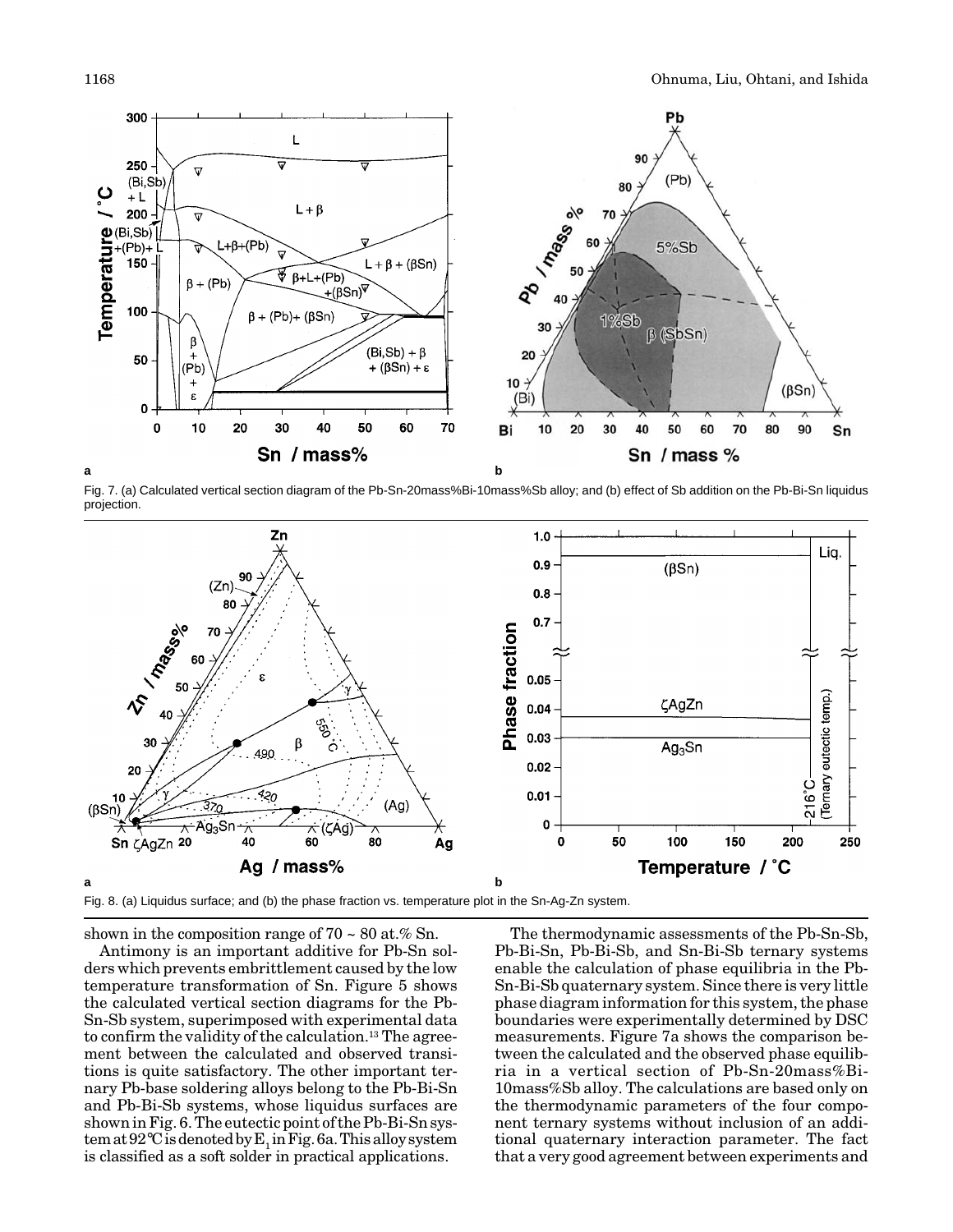





Fig. 10. (a) Vertical section diagram of the Sn-Bi-Zn system at 70 mass% Sn; and (b) the activitiy of Zn in the liquid phase.

calculation exists, demonstrates that the CALPHAD method is an extremely useful tool in the construction of a complex multicomponent phase diagram, when no experimental information is available in higher order systems. Figure 7b shows the change in the liquidus projection when a small amount of Sb is added to the Pb-Bi-Sn system. The primary β phase field appears in the neighborhood of the Pb-Bi-Sn ternary eutectic point, and the eutectic melting temperature of the alloy rises steeply. The addition of Sb promotes the formation of the intermetallic β phase compound along with Sn. Precipitation of such a hightemperature phase in the solder results in loss of fluidity and the embrittlement of the solder, which explains the empirical observation.

### **Pb-Free Solders**

Interest in Pb-free solders has gathered momentum in recent times and many Pb-free solder alloys have been proposed.<sup>14</sup> But none of the proposed alloys, mostly binary and ternary ones, have been able to satisfy all the required material properties such as melting temperature, mechanical properties, cost, manufacturability, etc. Significant efforts have been made to design Sn-base solders because they have ranges of melting temperatures similar to those of Pb-Sn solders. In view of this, the Sn-Bi-X, Sn-Ag-X, Sn-Zn-X, Sn-Sb-X and Sn-In-X systems might be considered as bases for the new system of Pb-free solder alloys. Several examples of the phase diagrams and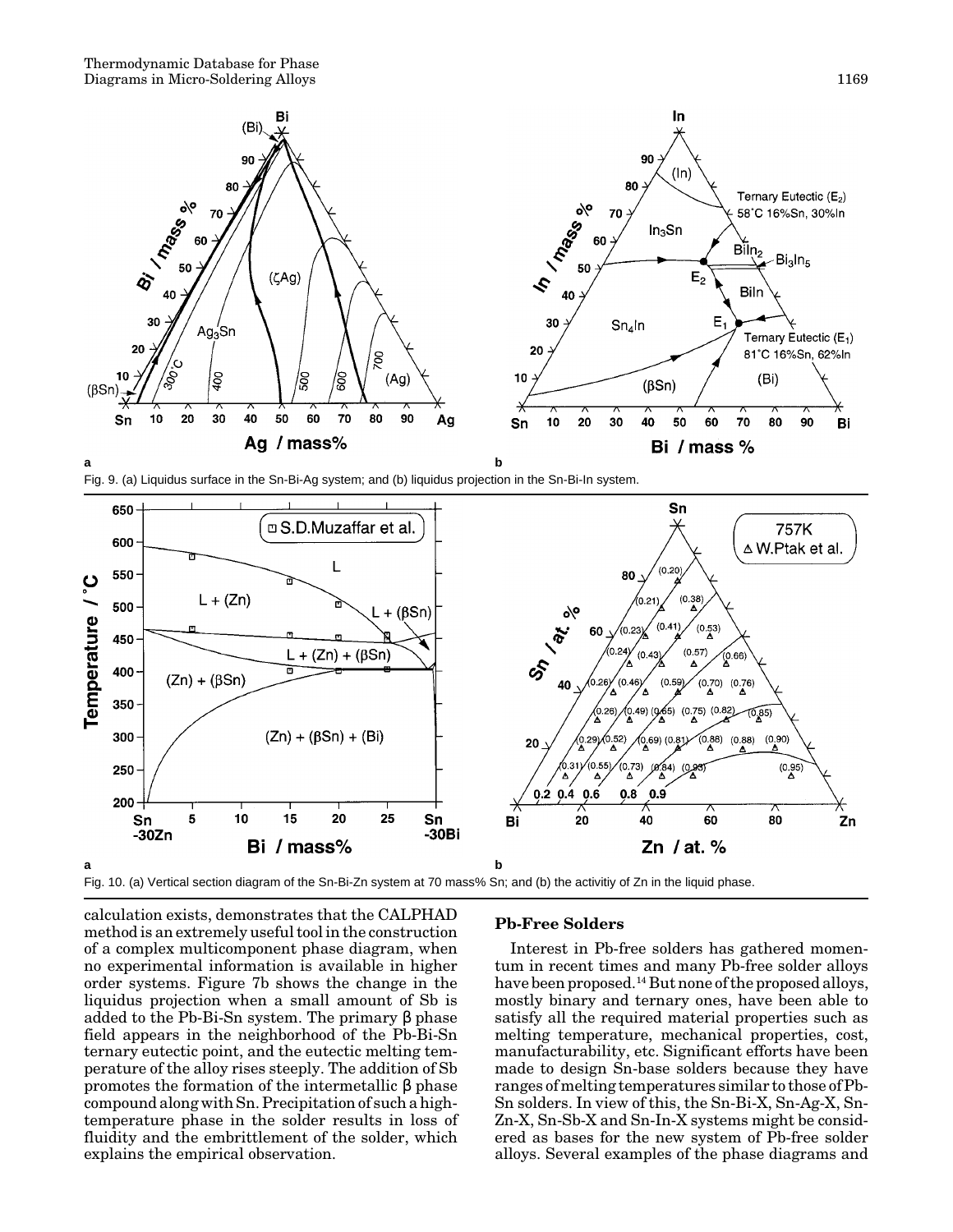

Fig. 11 (a) Vertical section diagram of the Sn-In-Sb system at 60 at.% Sn; and (b) the enthalpy of mixing in the liquid phase at 663°C.



Fig. 12. (a) Liquidus surface; and (b) vertical section diagram of the Sn-Bi-Sb system at 80 at.% Sn.

thermodynamic properties of these Sn-base systems calculated from the database are shown.

Figure 8a shows the liquidus surface of the Sn-Ag-Zn system, where the ternary eutectic point is located at 216°C, at a composition Sn-4mass%Ag-1mass%Zn.15 Figure 8b shows the variation of the phase fraction with temperature in this eutectic alloy. Figure 9a shows the liquidus surface in the Sn-Bi-Ag system. Figure 9b shows the liquidus projection in the Sn-Bi-In system. The Sn-Bi-In alloy, which has two ternary eutectic points,  $E_1$  and  $E_2$  at 58°C and 81°C, respectively, as shown in Fig.  $\tilde{9}b$ ,<sup>16</sup> is suitable for use in a system that requires low melting processing. Figure 10a shows the calculated vertical section diagram<sup>17</sup>

for the 70mass%Sn-Bi-Zn alloy system along with the experimental data<sup>18</sup> for comparison. The thermodynamic activities of components in the liquid phase in this system are shown in Fig. 10b, where the numerical values are the recommended activity data of Zn based on EMF meausrements.19 Figure 11a shows the calculated vertical section diagram for the 60at.%Sn-In-Sb system. DSC measurements were conducted on alloys of this system to confirm the reliability of the database.20 Figure 11b shows the comparison of experimental and calculated enthalpy of mixing in the liquid phase of the Sn-In-Sb system.<sup>21</sup> Figure 12 shows the calculated liquidus surface and the vertical section phase diagram at 80at.%Sn<sup>22</sup> for the Sn-Bi-Sb